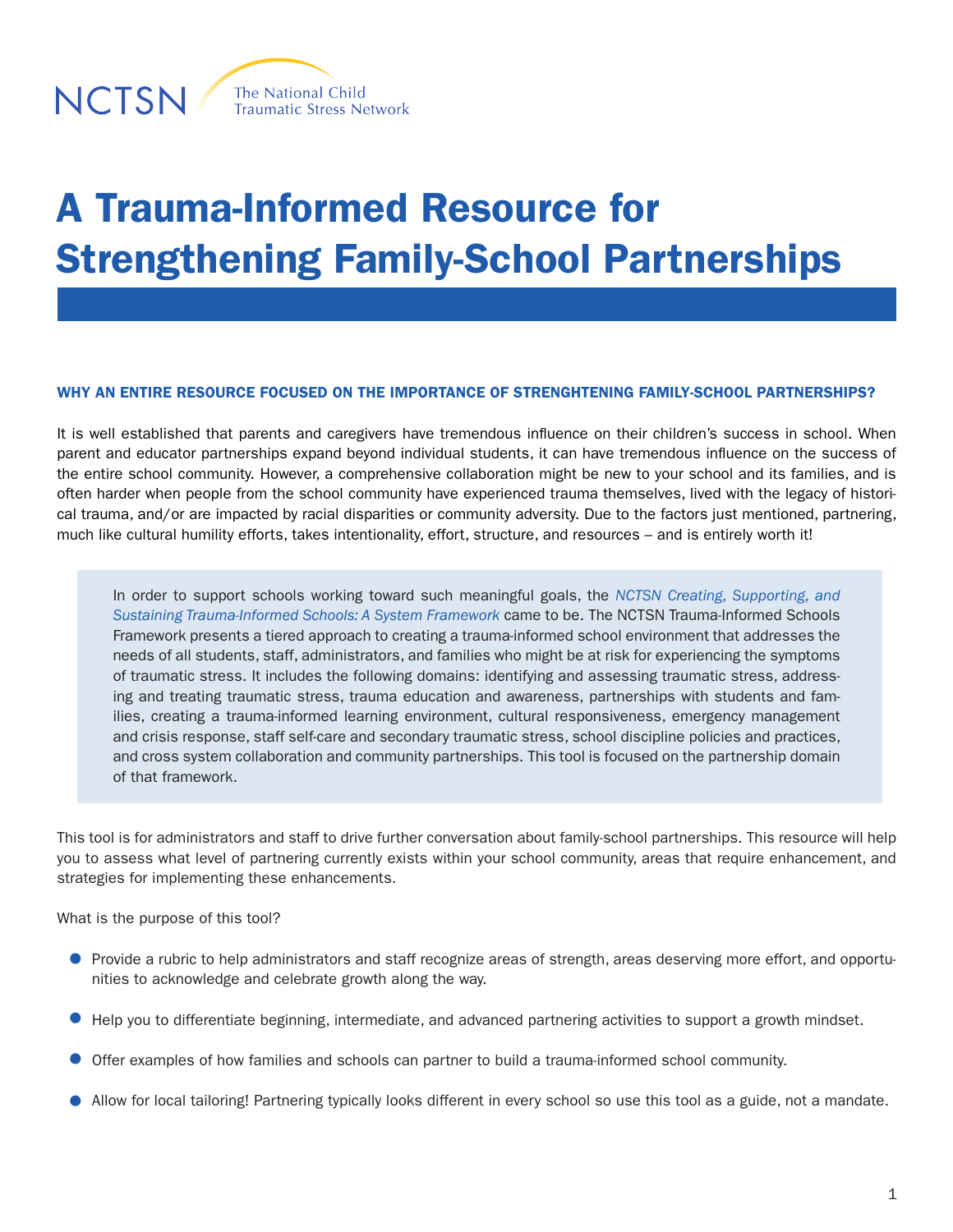In addition to building on the NCTSN Trauma-Informed Schools Framework, this tool is aligned with the Substance Abuse and Mental Health Services Administration's (SAMHSA's) 6 Principles of Trauma-Informed Care and includes:

- Each of the 6 Principles defined in terms of schools, along with challenges and opportunities in each area.
- $\bullet$ Each principle with descriptions of what Beginning, Intermediate, and Advanced phases of partnership might look like.

To help you differentiate between the Beginning, Intermediate, and Advanced phases, use the following graphic:

| <b>BEGINNING</b>                                                            | <b>INTERMEDIATE</b>                                                                                                                | <b>ADVANCED</b>                                                                                                    |
|-----------------------------------------------------------------------------|------------------------------------------------------------------------------------------------------------------------------------|--------------------------------------------------------------------------------------------------------------------|
| Families are not<br>actively consulted<br>in this aspect of<br>school life. | Families are consulted<br>but do not share in<br>the decision-making or<br>only some highly<br>engaged families have<br>influence. | Families are so<br>integrated into all<br>aspects of school<br>life that consulting<br>them would be<br>redundant. |

Partnering isn't one more thing to do. It makes the things you are already doing more successful.

| <b>PRINCIPLE</b>                                  | <b>DEFINITION</b>                                                                                                                                                                                                                                                                                                                                                        |
|---------------------------------------------------|--------------------------------------------------------------------------------------------------------------------------------------------------------------------------------------------------------------------------------------------------------------------------------------------------------------------------------------------------------------------------|
| <b>Safety</b>                                     | The atmosphere and physical setting created within the school community is safe and welcoming.<br>Interpersonal interactions promote a sense of emotional, social, and psychological security and<br>well-being.                                                                                                                                                         |
| <b>Trustworthiness</b><br>and Transparency        | Organizational operations and person-to-person decisions are shared with the school community with<br>the goal of building and maintaining long-term, collective understanding and accountability among<br>everyone.                                                                                                                                                     |
| <b>Peer Support</b><br>and Mutual Self-Help       | Mechanisms for families to assemble and support one another are co-created rather than schools<br>making decisions about how families come together and offer support. These programs can be infor-<br>mal or structured; should have mechanisms for people to share their wisdom; and promote growth,<br>resilience, collaboration, and hope.                           |
| <b>Collaboration</b><br>and Mutuality             | There is recognition that healing happens in relationships and in the meaningful sharing of power<br>and decision-making. Collective and individual accountability of everyone is a top priority along with<br>leveling power differences between staff and families, and among school staff throughout all levels.                                                      |
| <b>Empowerment, Voice,</b><br>and Choice          | The school aims to strengthen the experience of choice for staff and family members and to recog-<br>nize that every person's experience is unique and requires an individualized approach. Throughout<br>the school, and among the students and families, individuals' strengths are recognized, built on, and<br>validated, and new skills are developed as necessary. |
| <b>Cultural, Historical,</b><br>and Gender Issues | The school actively moves past cultural stereotypes and biases (e.g., based on race, ethnicity, sex-<br>ual orientation, age, geography, etc.) and offers gender responsive services, leverages the healing<br>value of traditional cultural connections, and recognizes and addresses historical and racial trauma.                                                     |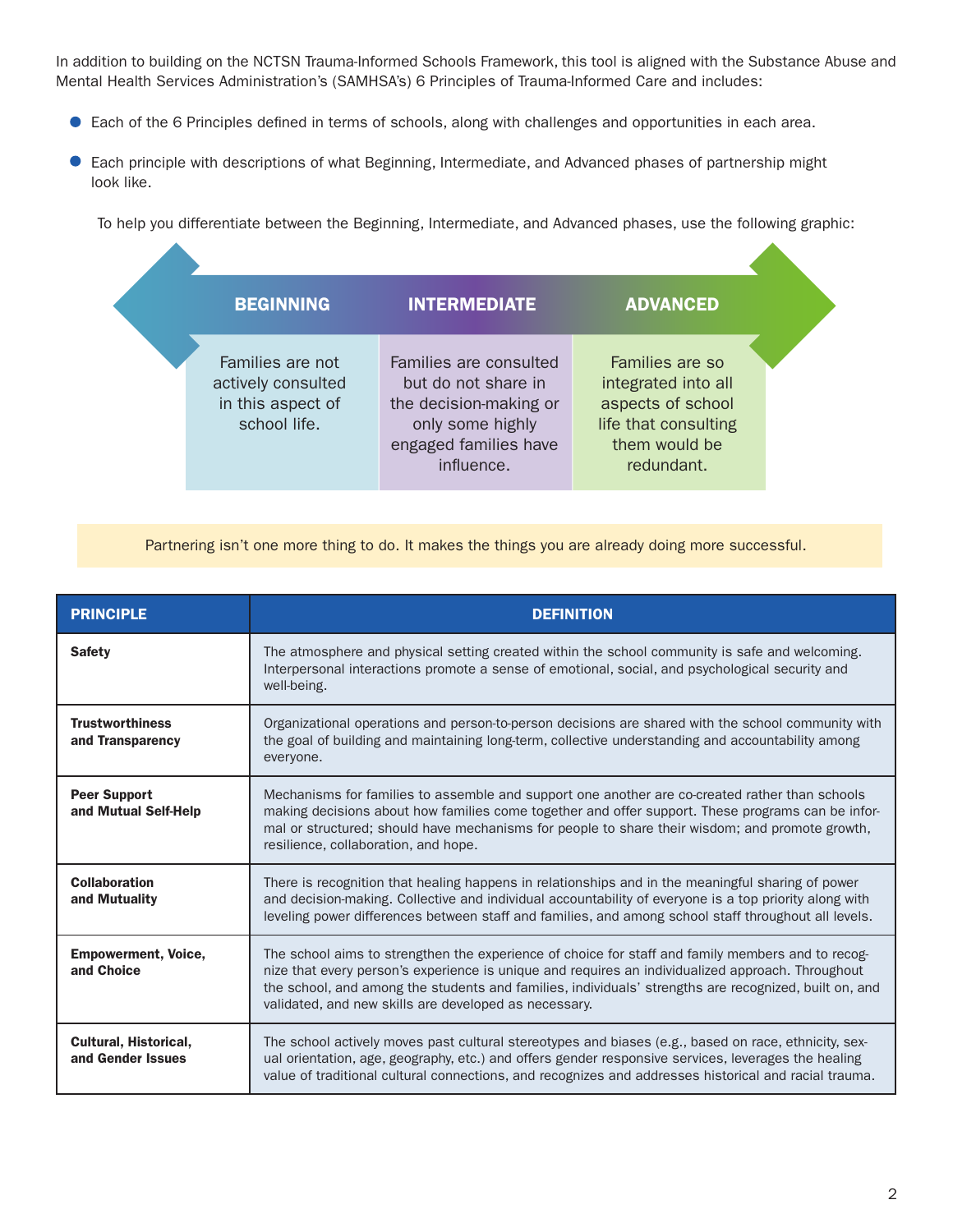

# **1** Trauma-Informed Principle: Safety

| <b>CHALLENGE</b>                                         | <b>OPPORTUNITY</b>                                       |
|----------------------------------------------------------|----------------------------------------------------------|
| A common symptom of trauma exposure is a pervasive       | Schools already care a great deal about safety. Adding a |
| sense of threat. Not feeling safe makes learning, teach- | trauma lens to those efforts not only improves learning, |
| ing, and building relationships more difficult.          | it can be healing for children, families, and staff.     |

Safety: The atmosphere and physical setting created within the school community is safe and welcoming. Interpersonal interactions promote a sense of emotional, social, and psychological security and well-being.

| <b>CATEGORIES</b>                       | <b>BEGINNING</b>                                                                                                                                                                                                                                                                  | <b>INTERMEDIATE</b>                                                                                                                                                                                                                                                             | <b>ADVANCED</b>                                                                                                                                                                                                                                                                       |
|-----------------------------------------|-----------------------------------------------------------------------------------------------------------------------------------------------------------------------------------------------------------------------------------------------------------------------------------|---------------------------------------------------------------------------------------------------------------------------------------------------------------------------------------------------------------------------------------------------------------------------------|---------------------------------------------------------------------------------------------------------------------------------------------------------------------------------------------------------------------------------------------------------------------------------------|
| <b>Building Security</b>                | Be aware of security measures at<br>your school and how they impact<br>families. If they make it harder for<br>them to feel comfortable entering<br>the building, then level out that<br>feeling by creating a welcoming<br>atmosphere.                                           | Ensure physical security and<br>accessibility are equally valued.<br>If physical security measures<br>increase, so do efforts to ensure<br>accessibility. Your school is not<br>willing to trade physical safety for<br>a less welcoming, engaging, or<br>inclusive atmosphere. | Have your school and its families<br>work together to figure out how<br>to maintain a balance of physical<br>safety and accessibility for ALL<br>staff, students, and families.                                                                                                       |
| <b>Digital Safety</b>                   | Have practices and policies regard-<br>ing the use of social media, the<br>internet, and electronic devices.<br>Communicate these practices and<br>policies with caregivers.                                                                                                      | Co-develop policies and practices<br>for online and digital safety in<br>partnership with families.                                                                                                                                                                             | When harmful or inappropriate on-<br>line behavior occurs, your school<br>and its families work together to<br>ensure safety of all. When appro-<br>priate, use restorative practices to<br>attend to repairing harm, rebuild-<br>ing trust, and maintaining a sense<br>of community. |
| <b>Welcoming</b><br><b>Interactions</b> | Have at least one staff, if not more,<br>greet families when they enter the<br>building. There is understanding<br>that greeting and warmly (e.g.,<br>positive tone, body language, and<br>interactions) welcoming families<br>into the building is everyone's<br>responsibility. | Actively greet families when they<br>enter the building.<br>Include multiple opportunities<br>or touch points throughout the<br>building to welcome and assist<br>families.                                                                                                     | Have positions in the building for<br>parent liaisons/ambassadors.<br>Ensure that parent and caregiver<br>voices are heard and welcomed<br>no matter the reason they are on<br>campus.                                                                                                |
| <b>Inclusive</b><br><b>Environment</b>  | Display artwork by students<br>throughout the school.                                                                                                                                                                                                                             | Decorate with inclusion in mind.<br>The displays on the walls welcome<br>ALL families and are representa-<br>tive of ALL members of the staff,<br>student body, and community.                                                                                                  | Have students and community<br>members create artwork that<br>appears on the walls.                                                                                                                                                                                                   |

#### Safety in Action

I love my son's school. I walk him to his building every morning and we are both greeted by name when we approach the school. It's a little thing, but that they bothered to learn my name shows that they really care. *– Parent*

Our school now requires visitors to ring a buzzer and present identification before being let into the building. It wasn't long before we noticed quite a drop in parents attending school events, so a small committee of parents and teachers worked together to find a solution. They set up a system to give caregiver identification cards during registration, now all caregivers use the same form of ID and it seems to be working. *– High School Principal*

Our family is not the typical mom, dad, 2.5 kids with a dog! We are a same sex couple and our children have come to us through birth, international adoption, and recently through foster care. I love that rainbow flags, artwork about Kenya (our daughter's birthplace), and pictures of so many diverse families are all over the school. We really feel like our family 'belongs' and there's nothing we wouldn't do for our school, next month I'm helping host an international pot luck! *– Parent*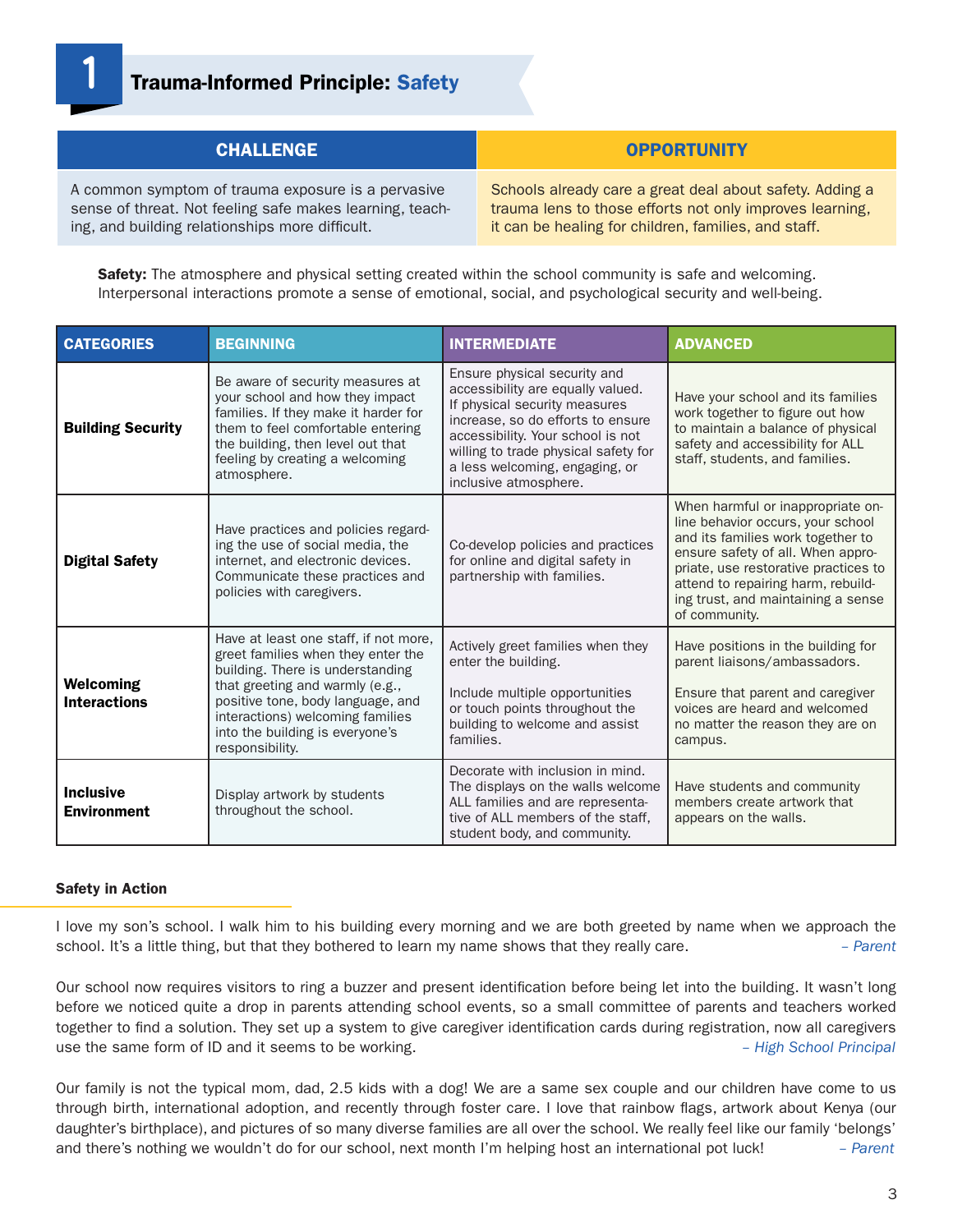

# **2** Trauma-Informed Principle: Trustworthiness and Transparency

| <b>CHALLENGE</b>                                            | <b>OPPORTUNITY</b>                                          |
|-------------------------------------------------------------|-------------------------------------------------------------|
| For families and communities that have experienced          | Establishing trust with students, families, and communi-    |
| trauma, their experiences may have taught them it is not    | ties is usually a goal of many schools. Doing this more in- |
| safe to trust, and that authority cannot be relied upon.    | tentionally with an added goal of transparency also helps   |
| There could be layers of individual, familial, and societal | schools attract - and keep - passionate and experienced     |
| distrust based on real and perceived experiences.           | educators and active committed families.                    |

**Trustworthiness and Transparency:** Organizational operations and person-to-person decisions are shared with the school community with the goal of building and maintaining long-term, collective understanding and accountability among everyone.

| <b>CATEGORIES</b>                         | <b>BEGINNING</b>                                                                                                                                                                                               | <b>INTERMEDIATE</b>                                                                                                                                                                                                 | <b>ADVANCED</b>                                                                                                                                                                                                                                             |
|-------------------------------------------|----------------------------------------------------------------------------------------------------------------------------------------------------------------------------------------------------------------|---------------------------------------------------------------------------------------------------------------------------------------------------------------------------------------------------------------------|-------------------------------------------------------------------------------------------------------------------------------------------------------------------------------------------------------------------------------------------------------------|
| <b>Decision-Making</b>                    | Invite parents to give input on major<br>decisions such as referendums,<br>large expenditures, and curriculum<br>updates.                                                                                      | Ensure that a certain percentage<br>of caregivers have weighed in<br>before moving forward with deci-<br>sions.                                                                                                     | Co-develop approaches to gather<br>family perspectives. Make sure ALL<br>families are being represented in<br>decisions, and that decision types<br>are broad ranging from curriculum<br>selection, hiring of staff, to building<br>policies.               |
| <b>Communication</b>                      | Have multiple ways or mediums<br>(e.g., phone call, emails, notes in<br>bags) to communicate with families<br>to ensure ALL families are getting<br>school information not just those<br>with internet access. | Ensure all written material is up-<br>to-date and available in ALL lan-<br>guages spoken in the community.<br>Make sure the website is user-<br>friendly, and positive communica-<br>tions outnumber negative ones. | Utilize robust, frequent, two-way<br>communication with families. Un-<br>derstand and acknowledge that you<br>hear as much from the families as<br>you share with them.<br>Partner to make certain ALL<br>materials are trauma-informed and<br>anti-racist. |
| <b>Working through</b><br><b>Conflict</b> | Have a plan for addressing conflict<br>that is shared with ALL educators,<br>students, and caregivers.                                                                                                         | Have a robust and empowered<br>parent liaison program to help ne-<br>gotiate conflict between schools<br>and families.                                                                                              | Address conflict through a restor-<br>ative approach that acknowledges<br>the inherent difference in power<br>between families and schools.                                                                                                                 |

#### Trustworthiness and Transparency in Action

Teachers at our middle school are required to have at least one conversation with every family during the first month of school. So, I try and make sure our 'first conversation' with a caregiver is never about a discipline issue! It isn't always easy, but our parent liaison and support staff help out a lot and we make it happen. My students learn better when I have a relationship with their families, so it is nice that our principal made it a priority. Now when I have a problem with a student, it just feels easier to reach out and ask for their help. *– Middle School Teacher*

I can tell our school means it when they say they want families involved. Last year when they wanted to change the core math curriculum, I had three separate invitations to find out the changes, ask questions, and tell them what I thought. Later, I heard that the school wouldn't move forward with a decision until they had gotten some type of input from at least 60% of students' families! This year, a couple parents were asked if they would join an interview committee to help select three new English teachers. Before they started enhancing partnerships, the school talked about engaging parents, but now it feels like they really mean it. *– Parent*

I run a non-profit agency that helps parents advocate for accommodations under special education law. We always tried to have good relationships with schools but if I'm honest, it became adversarial and more than once we've pulled in attorneys. There's one school district, however, that asked us to help them. This district knows that the families in their community deal with so much poverty, racism, and community violence that the school has to work really hard to build trust, and any disagreement between families and the school has the potential to destroy years of that trust building. So, they use us to help make sure that whatever resolution is used doesn't destroy any relationships or trust that is in the process.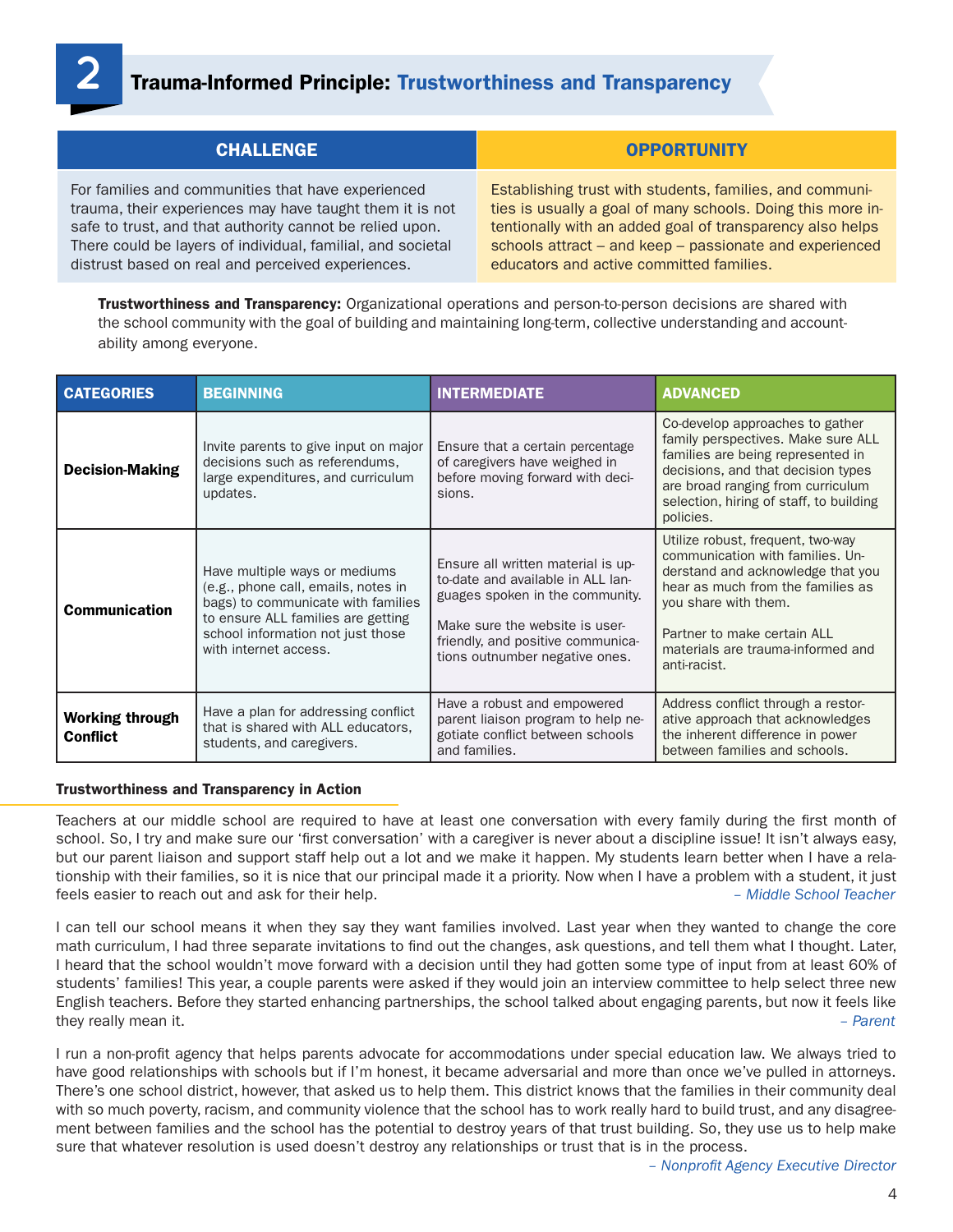# **3** Trauma-Informed Principle: Peer Support and Mutual Self-Help

| <b>CHALLENGE</b>                                          | <b>OPPORTUNITY</b>                                        |
|-----------------------------------------------------------|-----------------------------------------------------------|
| A sense of isolation and helplessness is a common re-     | Peer support programs are a two-for-one type opportunity. |
| sponse to traumatic events. When the brain and body are   | They can serve as additional bridges between your school  |
| conditioned to look for threat around every corner, it is | and the community as well as address low parent engage-   |
| natural to feel judged and defensive even when judgement  | ment by offering a sense of hope, opportunity, and sup-   |
| or threat are not intended.                               | port.                                                     |

Peer Support and Mutual Self-Help: Mechanisms for families to assemble and support one another are co-created rather than schools making decisions about how families come together and offer support. These programs can be informal or structured; should have mechanisms for people to share their wisdom; and promote growth, resilience, collaboration, and hope.

| <b>CATEGORIES</b>                                   | <b>BEGINNING</b>                                                                                                                                                                              | <b>INTERMEDIATE</b>                                                                                                                                                  | <b>ADVANCED</b>                                                                                                                                                                                                                                                                |
|-----------------------------------------------------|-----------------------------------------------------------------------------------------------------------------------------------------------------------------------------------------------|----------------------------------------------------------------------------------------------------------------------------------------------------------------------|--------------------------------------------------------------------------------------------------------------------------------------------------------------------------------------------------------------------------------------------------------------------------------|
| <b>Building</b><br><b>Relationships</b>             | Host school events for families that<br>focus on building relationships.                                                                                                                      | Co-plan and co-host with families<br>activities at the school and in the<br>community.                                                                               | Co-develop ways to gather information<br>about participation in relationship<br>building events. Use that data to<br>employ strategies to increase partic-<br>ipation.                                                                                                         |
| <b>Bringing</b><br><b>Caregivers</b><br>into School | Encourage and support family<br>members who want to volunteer in<br>their students' classrooms. Find<br>out who does not follow through on<br>volunteering and why.                           | Have positions and methods for<br>caregivers and family members to<br>help with academics, social emo-<br>tional learning, and a safe school<br>culture and climate. | Actively recruit community members<br>to fill paid positions in your building.                                                                                                                                                                                                 |
| <b>Formalizing</b><br><b>Mutual Support</b>         | Encourage family members to build<br>peer support activities such as<br>establishing a clothing closet, host-<br>ing a food drive, or creating phone<br>trees to help with after school care. | Have a paid position for at least<br>one parent to help engage fami-<br>lies.<br>Fill volunteer positions and<br>formalize peer support.                             | Offer skills building, training, and<br>mentoring to family members so they<br>can run paid formal peer support.<br>Include positions for family members<br>on a trauma/loss support team to<br>lend experience and support for fami-<br>lies in similar crises/circumstances. |

#### Peer Support and Mutual Self-Help in Action

When I first started teaching, I wasn't comfortable having parents volunteer in my room because I was concerned what they would do if they didn't like how I managed my classroom like complaining to my principal. I also worried about having to find work for them to do so they weren't just standing around watching me, especially when I already felt like I had more than enough to do every day! Fortunately, because of our formal peer mentoring programs, our volunteers had some basic training in positive behavior management and tutoring. There's no way I could have given all of my students the one-to-one attention they needed to be successful if it hadn't been for our volunteers. *– Educator*

When I left my ex, it was to keep my son and I safe. My son started a new school and started getting in trouble for fighting all the time. I had no idea what to do. I thought we'd left all of that behind us and started over. This one time, the lady at the front desk who buzzed me into the building every time I was called for a behavior referral told me about a group of moms who got together for breakfast every week and talked about parenting, discipline, and other stuff. I went because the secretary said she goes to the group sometimes and because I was desperate. That first meeting turned out to be pretty good. No one judged me, and one woman talked about a situation that felt so much like mine that I felt like maybe my son and I could get through this rough patch. And after a couple more of those breakfast meetings, I had some really helpful strategies for my son at home and at school, AND I had a great community of other parents for support! *– Parent*

For a long time, I didn't help my school develop a formal volunteer program or parent-to-parent activities because I couldn't pay people. I've always believed that you don't exploit poor families of color by asking them to donate their time when, as a white middle class man, I am not willing to work for free. But I also knew that we had a real problem, an 'us vs. them' mentality had developed between the families in a local housing complex and my staff. I started writing grant and foundation funding proposals. Eventually we got enough money to start a parent café program and expanded peer programming from there. Now, one of the parents who suggested I write the initial grant works full time running our peer support program and is encouraging other caregivers to seek similar opportunities within the school community.

*– School Social Worker*

I wish I could volunteer in my son's classroom, but I just don't have that flexibility at work. I'm so grateful that they asked me if I'd like to help out in other ways. Last year I went through their website and gave detailed feedback before the redesign. This year, because of COVID, I was able to zoom in on lunch breaks to read to the kids. *– Parent*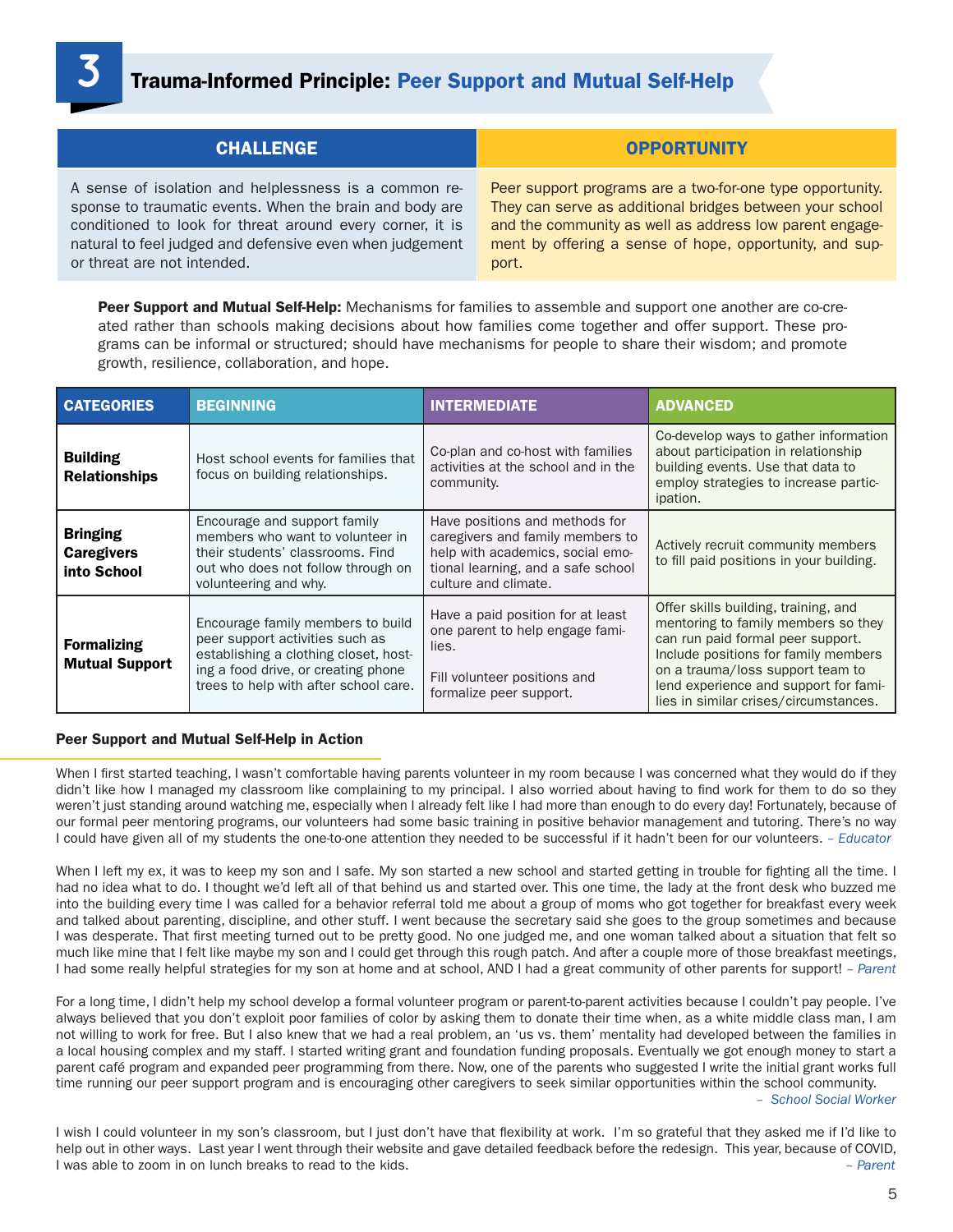

| <b>CHALLENGE</b>                                           | <b>OPPORTUNITY</b>                                          |
|------------------------------------------------------------|-------------------------------------------------------------|
| Members of the school community have different levels of   | Everyone in the school community has a role to play in      |
| positional power than members of the community. If this    | creating trauma-informed schools. When educators and        |
| power dynamic is unrecognized, it can mimic experiences    | families are able to collaborate in ways that are mutually  |
| of oppression and serve as barriers to relationship devel- | beneficial, the potential benefits are so much greater than |
| opment.                                                    | any single perspective can achieve on their own.            |

**Collaboration and Mutuality:** There is recognition that healing happens in relationships and in the meaningful sharing of power and decision-making. Collective and individual accountability of everyone is a top priority along with leveling power differences between staff and students, and between school staff throughout all levels.

| <b>CATEGORIES</b>                                              | <b>BEGINNING</b>                                                                                                                                                                                                                            | <b>INTERMEDIATE</b>                                                                                                                                            | <b>ADVANCED</b>                                                                                                                                                                                                         |
|----------------------------------------------------------------|---------------------------------------------------------------------------------------------------------------------------------------------------------------------------------------------------------------------------------------------|----------------------------------------------------------------------------------------------------------------------------------------------------------------|-------------------------------------------------------------------------------------------------------------------------------------------------------------------------------------------------------------------------|
| <b>The Role</b><br>of Caregivers                               | Understand and acknowledge that<br>caregivers are seen as vital to their<br>child's student-success. Decisions<br>about a child's academics, SEL/IEP<br>supports, and extra-curricular ac-<br>tivities are not made by the school<br>alone. | Collaborate together around the<br>functioning of the entire school<br>community, not just limiting<br>parents being involved in their<br>students' education. | Engage the community to be<br>in partnership with our school.<br>Community members do not need<br>to have a student in the building<br>in order to have something to<br>contribute to, and benefit from, the<br>school. |
| <b>Collaborative</b><br>Learning                               | Ask parents and caregivers about<br>training topics and/or professional<br>development opportunities they<br>would like to attend.                                                                                                          | Have opportunities for staff and<br>families to learn together about<br>the impact of child traumatic<br>stress on learning and student<br>behavior.           | Have caregivers and staff attend<br>and deliver trainings together.                                                                                                                                                     |
| <b>Schools as Mem-</b><br>bers of Larger<br><b>Communities</b> | Have mechanisms to address<br>dynamics in your community. For<br>example, in times of violence or fol-<br>lowing a local event, teachers have<br>resources to help them talk about<br>the event with their class.                           | Invite parents to help schools<br>address community events and<br>how they affect school culture.                                                              | Co-create with caregivers a<br>process and ways to support the<br>school community in relation to<br>issues of community violence,<br>natural disasters, and other emer-<br>gencies.                                    |
| <b>Accountability</b>                                          | Collect feedback on family partic-<br>ipation at the school, but it is not<br>shared with families or there is no<br>active process to make changes<br>based on it.                                                                         | Invite families to examine data<br>and feedback and suggest ways<br>to reduce barriers and improve<br>programs that are offered.                               | Have data that shows parents are<br>actively involved in school deci-<br>sion-making and programming.<br>Use this data regularly with fami-<br>lies to review and address barriers<br>to full shared ownership.         |

## Collaboration and Mutuality in Action

Our staff are mostly white, college educated, and don't live in the same part of town as the vast majority of our students. When I first took over as principal, there was so much distrust between parents and educators that when we hosted community events, people showed to grab a plate of food and then left rather than sitting down to eat with us! Even though none of this was my fault, I firmly believe that kids don't learn as well if their parents and teachers don't talk. So, I took this on as a priority to 'fix' my very first year. There was a lot of trial and error, of course nothing was fixed, but the most important piece was not viewing this dynamic as an issue the school needed to - or even could – solve alone. *– Principal*

My daughter's teacher had a tough time keeping her in the class each day and finally reached out to ask if I had any suggestions. When we met, I asked her if she saw a pattern between what was going on in the classroom and the timing of my daughter's meltdowns. It didn't even take 10 minutes before we realized all of it was connected to the bathroom. I was able to explain why, given my daughter's trauma history, negotiating a 'simple' walk to the bathroom was harder for her than other kids. It wasn't long after that the same teacher asked me to do a small presentation on trauma reminders to all of the teachers who worked with my kid. Now I do a short training every year for our school and so do a few other parents. I know we have all learned something from this new collaboration on training, but I also think we have grown more comfortable learning from each other in general. *– Parent*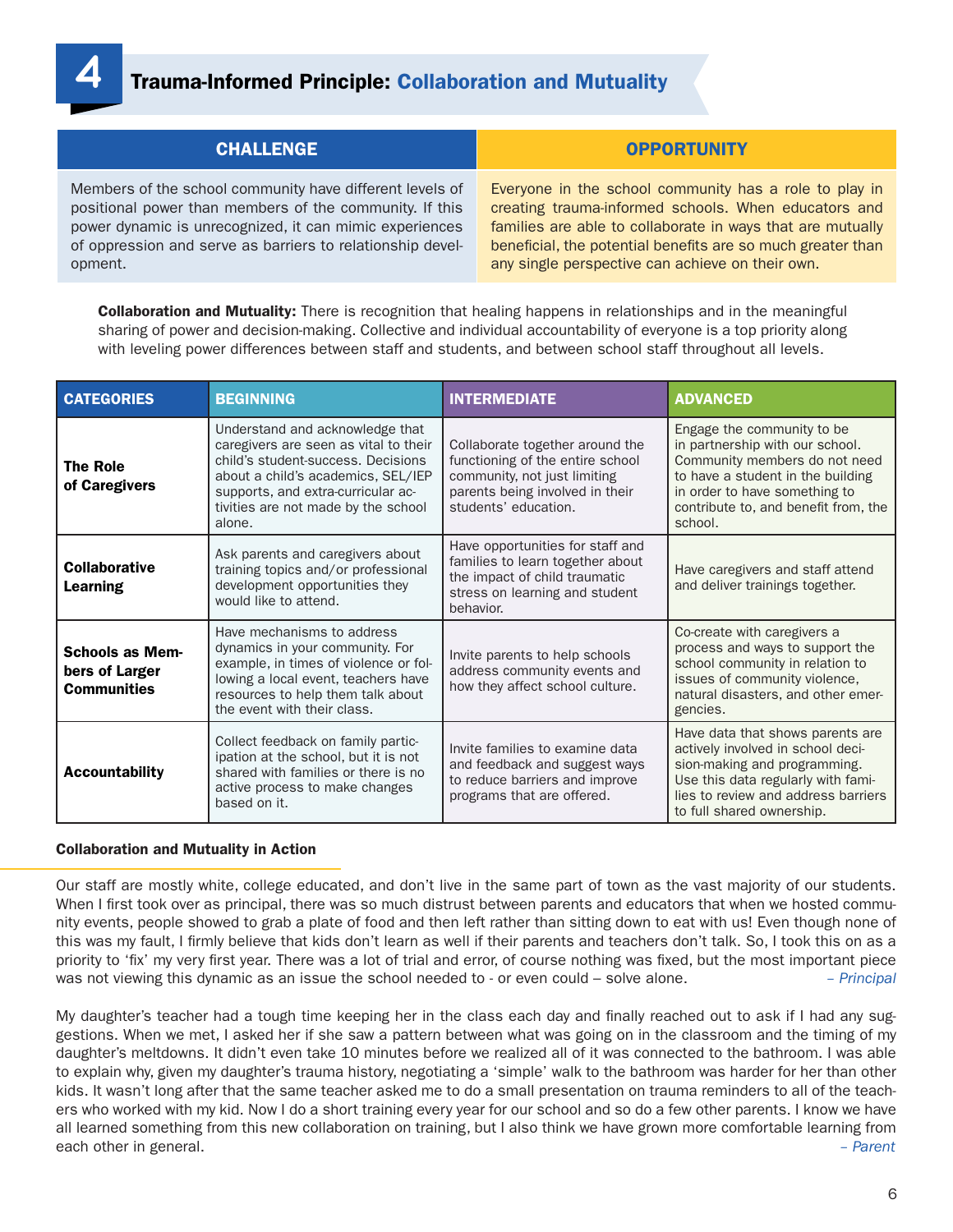## **5** Trauma-Informed Principle: Empowerment, Voice, and Choice

| <b>CHALLENGE</b>                                                               | <b>OPPORTUNITY</b>                                                                                                                                                                     |
|--------------------------------------------------------------------------------|----------------------------------------------------------------------------------------------------------------------------------------------------------------------------------------|
| Traumatic events, by definition, take away control over<br>what happens to us. | Any effort to increase empowerment and the opportunity<br>to practice exercising control can itself be part of the heal-<br>ing process especially for those from marginalized groups. |

**Empowerment, Voice, and Choice:** The school aims to strengthen the experience of choice for staff and family members, and to recognize that every person's experience is unique and requires an individualized approach. Throughout the school, and among the students and families, individuals' strengths are recognized, built on, and validated, and new skills are developed as necessary.

| <b>CATEGORIES</b>                                 | <b>BEGINNING</b>                                                                                                                                                                                                                                                                                                                               | <b>INTERMEDIATE</b>                                                                                                                                                                                                        | <b>ADVANCED</b>                                                                                                                                                                                                                                                                                                                         |
|---------------------------------------------------|------------------------------------------------------------------------------------------------------------------------------------------------------------------------------------------------------------------------------------------------------------------------------------------------------------------------------------------------|----------------------------------------------------------------------------------------------------------------------------------------------------------------------------------------------------------------------------|-----------------------------------------------------------------------------------------------------------------------------------------------------------------------------------------------------------------------------------------------------------------------------------------------------------------------------------------|
| <b>Seeking</b><br><b>Perspectives</b>             | Have parent feedback surveys and<br>suggestion boxes that give feed-<br>back from family and community<br>perspectives.                                                                                                                                                                                                                        | Seek to understand general com-<br>plaints or criticisms made about<br>families, the community, or the<br>school.                                                                                                          | Co-develop and implement a mission<br>and values statement for your<br>school, including values related<br>to equity, conflict resolution, and<br>addressing inequities.                                                                                                                                                                |
| <b>Ensuring Voice</b><br><b>One Size Fits One</b> | Provide translations of ALL commu-<br>nication in ALL families' native lan-<br>guage. Ensure to address literacy<br>levels, readability, and accessibility<br>so ALL parents and caregivers are<br>informed.<br>Place students in classrooms<br>based on their learning needs from<br>educator assessments, with mini-<br>mal caregiver input. | Use trained interpreters so stu-<br>dents do not serve as interpreters<br>for their parents.<br>Invite caregiver questions and<br>discuss options when making<br>decisions regarding student place-<br>ments and supports. | Celebrate language and cultural dif-<br>ferences and have native speakers<br>help adapt practices and oversee<br>the use of interpreters.<br>Have educators, caregivers, and<br>community members share the chal-<br>lenge for the need for equity $-$ giving<br>each child what they need, not just<br>what is available for everyone. |
| <b>Discipline</b>                                 | Inform parents about discipline<br>practices and notify them when<br>their child is disciplined.                                                                                                                                                                                                                                               | Work together with caregivers to<br>make decisions about discipline,<br>focused on giving each child what<br>they need to best learn and grow<br>rather than imposing standardized<br>consequences.                        | The purpose of discipline is about<br>accountability for harm caused and<br>repair of relationships. Schools and<br>families work together to put this<br>into practice.                                                                                                                                                                |

## Empowerment, Voice, and Choice in Action

We use surveys as one way to get feedback from families. Especially those who we might never otherwise hear from because they aren't comfortable in our building or would culturally find it inappropriate to give an authority figure constructive feedback. At first, we weren't sure the surveys were going to be effective because we got so few responses. What turned the corner is that we started adding a spot in our newsletter to share feedback we'd gotten directly from families and how we were able to use that feedback to help the entire school, and because our newsletter is already translated into several languages, we are reaching families that we often struggle the most to communicate with. *– Parent Liaison*

I'm not sure how I let it happen, but by the time my oldest was in 2nd grade I was head of our local PTA! At first, it was awful - parents complained all the time about specific teachers, about the school administration, even the hot lunch menu. Of course, teachers who came were offended and eventually, just stopped coming. School administration started sending emails and newsletter articles to families scolding them for complaining about 'our community' in a way that only added fuel to the fire. Fortunately, the school counselor and I spent a lot of hours at our kids' soccer games together and decided to work together to try to get to the bottom of all the criticism. I eventually figured out that parents were mostly frustrated because they didn't feel like they were being listened to. It wasn't the change in lunch menus so much as the fact that lunches were changed, and they only found out after the fact when their kids started whining about the new chicken nuggets, causing some families daily battles over packing lunches. It turned out to be fairly easy from there to move forward - no one wants to fight, or have it turn into an us versus them mentality, and sometimes it's as simple as ensuring people are heard and are part of the process in finding a solution. *– Parent and PTA President*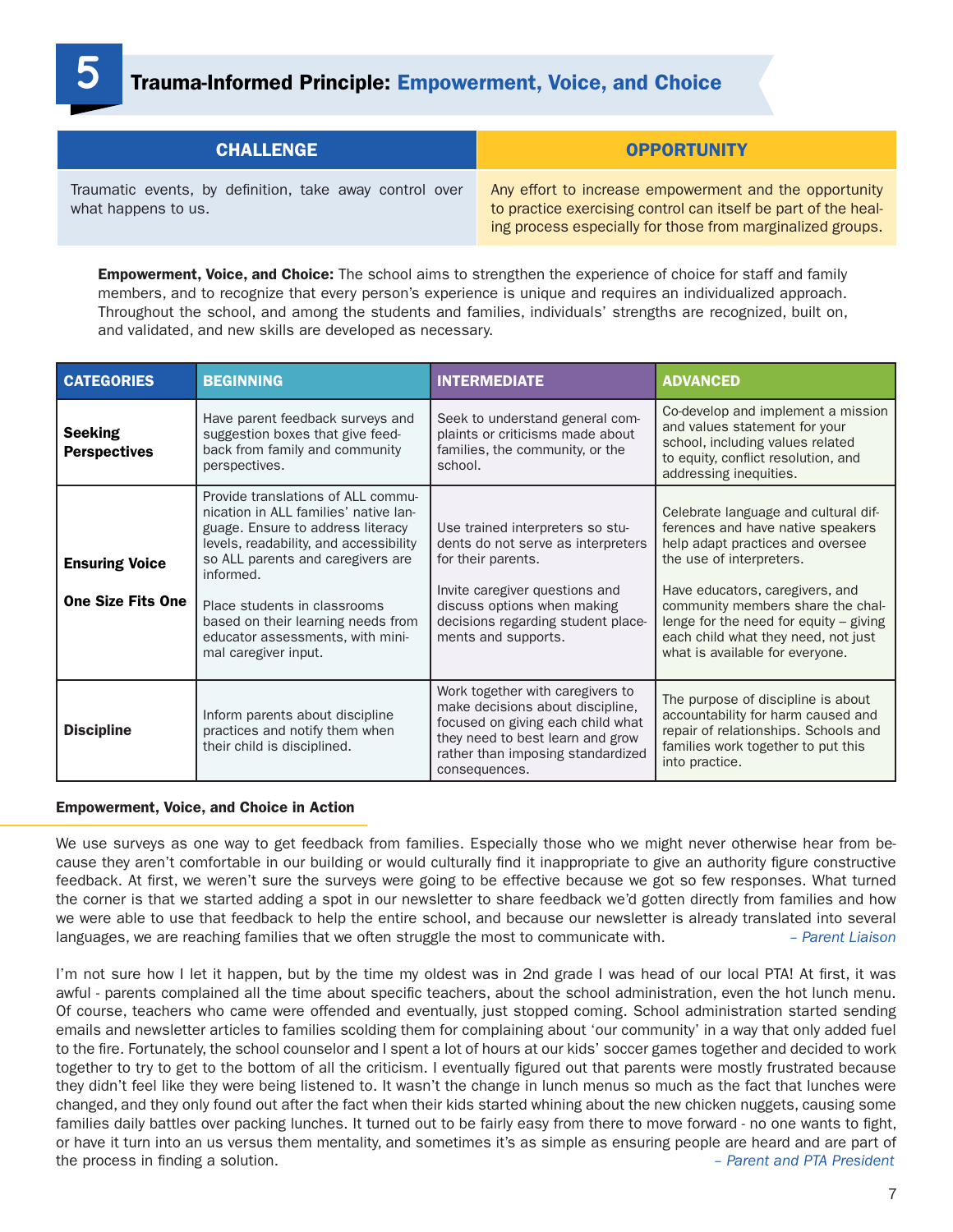## **6** Trauma-Informed Principle: Cultural, Historical, and Gender Issues

| <b>CHALLENGE</b>                                                                                                                                                                                                                                                  | <b>OPPORTUNITY</b>                                                                                                                                                                                                                           |  |
|-------------------------------------------------------------------------------------------------------------------------------------------------------------------------------------------------------------------------------------------------------------------|----------------------------------------------------------------------------------------------------------------------------------------------------------------------------------------------------------------------------------------------|--|
| Families of color, immigrant and undocumented families,<br>families with children living with intellectual and devel-<br>opmental disabilities, and families who identify with the<br>LGBTQ+ community have experienced disproportionate<br>trauma and adversity. | Many, if not most, schools have adopted some efforts to-<br>wards equity and inclusion. Trauma-informed efforts that<br>address culture, gender and historical trauma align with<br>those diversity, equity, and inclusion (DEI) approaches. |  |

**Cultural, Historical, and Gender Issues:** The school actively moves past stereotypes and biases (e.g., based on race, ethnicity, sexual orientation, age, geography, etc.) and offers gender responsive services, leverages the healing value of traditional cultural connections, and recognizes and addresses historical and racial trauma.

| <b>CATEGORIES</b>                                                                         | <b>BEGINNING</b>                                                                                                                                                                                                                                                                             | <b>INTERMEDIATE</b>                                                                                                                                                                                                        | <b>ADVANCED</b>                                                                                                                                                                                                                                                                                        |
|-------------------------------------------------------------------------------------------|----------------------------------------------------------------------------------------------------------------------------------------------------------------------------------------------------------------------------------------------------------------------------------------------|----------------------------------------------------------------------------------------------------------------------------------------------------------------------------------------------------------------------------|--------------------------------------------------------------------------------------------------------------------------------------------------------------------------------------------------------------------------------------------------------------------------------------------------------|
| <b>Equity in Access</b>                                                                   | Work with caregivers to ensure<br>students have what they need to<br>participate in school.                                                                                                                                                                                                  | Review discipline and graduation<br>data and shift policies and norms<br>to address inequities in discipline<br>and graduation rates.                                                                                      | Use data to address & eliminate<br>differences in outcome data<br>regarding attendance, grades,<br>discipline, gifted and talented<br>designation, and extracurricular<br>activities broken out by race, eth-<br>nicity, immigration status.                                                           |
| <b>Inclusion</b>                                                                          | Ensure lessons and curricula are<br>historically accurate.                                                                                                                                                                                                                                   | Have families team up with staff<br>to do presentations on celebrat-<br>ing diversity, culture, the role of<br>women in society, and the legacy<br>of oppression.                                                          | Weave the representation of mar-<br>ginalized communities/identities<br>into areas of the school continuum<br>including, but not limited to, curric-<br>ula, food in the cafeteria, diversity<br>of staff, and rituals and routines.                                                                   |
| <b>Valuing All Sources</b><br>of Knowledge and<br><b>Expertise</b>                        | Have groups, such as a Parent<br>Teacher Association (PTA), contrib-<br>ute content to the school's commu-<br>nications, events, and activities.<br>Include parents, caregivers, and<br>community members in planning<br>groups to represent and reflect the<br>diversity of your community. | Support educators learning from,<br>and being influenced by, families.<br>Ask families about, and engage<br>in, their students' culture and<br>community as a routine part of<br>supporting your students and<br>families. | Create leadership roles for parents<br>and families by co-organizing and<br>delivering activities and learning<br>opportunities.<br>Find ways that benefit families that<br>are equal to their contributions,<br>especially if you don't have funding<br>to support caregivers in leadership<br>roles. |
| <b>Addressing</b><br><b>Structural Racism</b><br>Or Being an<br><b>Anti-Racist School</b> | Offer implicit bias or cultural humil-<br>ity training for staff, students, and<br>families.                                                                                                                                                                                                 | Train staff to understand how<br>historical trauma and social injus-<br>tices may impact a family's ability<br>to trust the school system and<br>individuals within it.                                                    | Establish a DEI committee that<br>includes parents and staff to en-<br>sure your school embodies equity<br>in decision making, staff repre-<br>sentation, and conflict resolution<br>considering families' unique social<br>and cultural situations.                                                   |

#### Cultural, Historical, and Gender Issues in Action

I teach in the social studies department of a large urban school where the vast majority of our students receive free or reduced lunch and have very different experiences than other high schools that are more affluent and predominantly white student bodies. Fortunately, my department colleagues are equally committed to racial justice, and we worked together to start living out the implicit bias training our district mandated. At first, it was simply announcing our pronouns when we introduced ourselves to a new class and inviting local community leaders to come in to do guest lectures when it aligned with our syllabi. With the help of those local leaders and support from families, we have finally been able to get permission to update our curriculum. *– Teacher*

People don't understand the stigma and oppression experienced by those with mental illness or intellectual disabilities. It still shocks me how many young men of color end up in the juvenile and adult jails who have PTSD. I'm so proud of our middle school though because a group of teachers, support staff, and parents got together and decided to make a change. I didn't know schools kept so much data, but we went through it all and saw lots of patterns. *– Teacher*